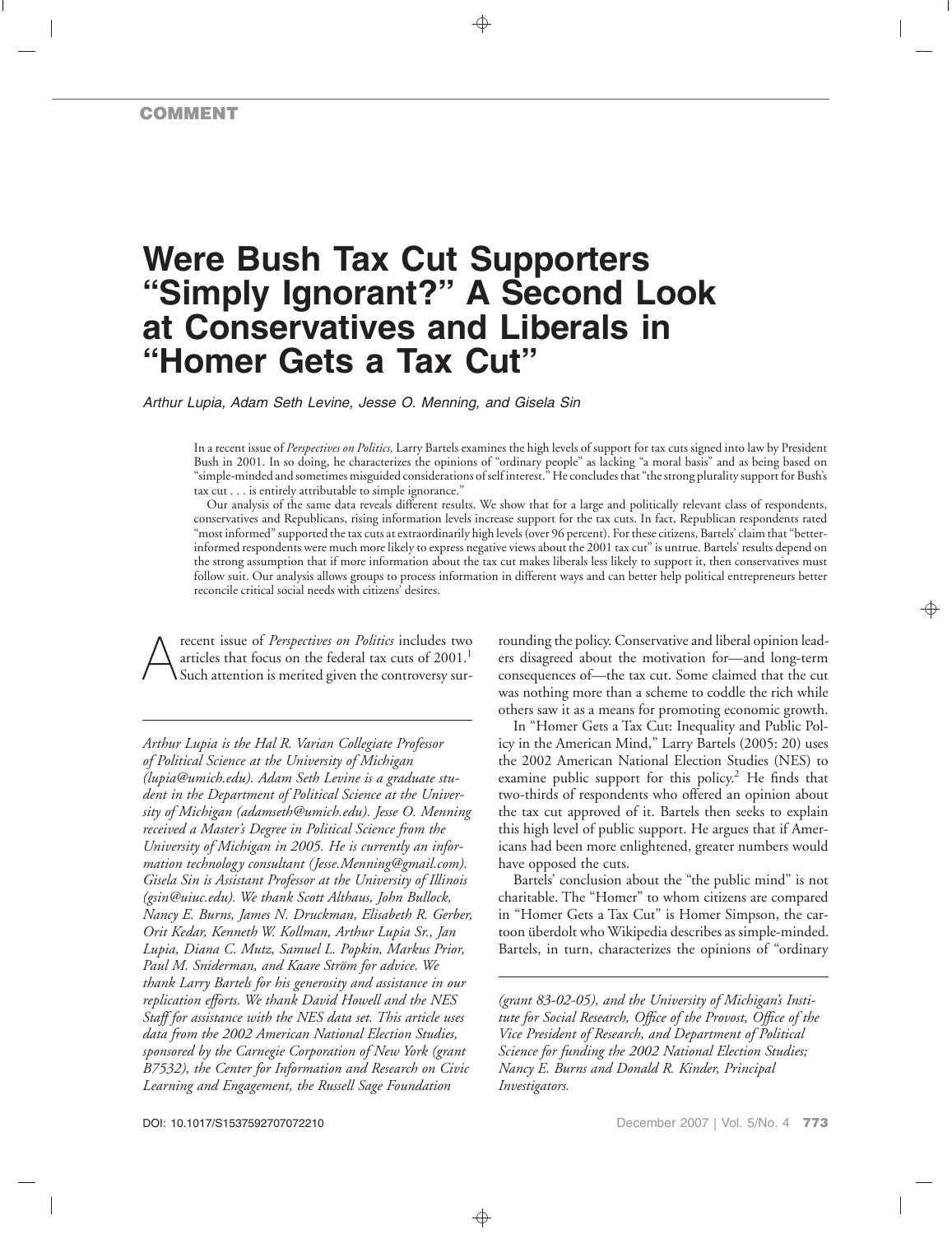people" as being superficial and based on "simple-minded and sometimes misguided considerations of self interest."<sup>3</sup> In particular, he claims that

Finally, and most importantly, better-informed respondents were much more likely to express *negative* views about the 2001 tax cut. . . . If we take this crosssectional difference in views as indicative of the effect of information on political preferences, it appears that the strong plurality support for Bush's tax cut . . . is entirely attributable to simple ignorance.<sup>4</sup>

In what follows, we report results from an analysis of the same data. Our findings and conclusions are quite different than those attributed to voters in "Homer." Like Bartels, we agree that it is important to understand why voters support or oppose particular policies and the role that information plays in such assessments. We also recognize that isolating the role of information in citizens' opinions is no simple task. For if an analyst wishes to claim that a particular opinion is "entirely attributable to simple ignorance," he or she must be able to compare observed opinions to what people would have opined if they were not "simply ignorant." Bartels measures the "effect of political information by comparing the views of better and worse informed respondents in the NES survey using a measure of political information based on interviewers' ratings of respondents."<sup>5</sup> In other words, he draws his conclusion by comparing the opinions of citizens who NES interviewers rated highly in terms of political information with citizens rated not as high.6 By contrast, we show that for a large and politically relevant group of respondents—people who describe themselves as "conservative" or "Republican"—higher information ratings either have no significant effect on support for the tax cut or they correspond to increased support for the cuts, even after accounting for income differences. For respondents who do not label themselves as "liberal" or "Democratic," the claim that "better-informed respondents were much more likely to express negative views about the 2001 tax cut" is simply untrue.

In addition to presenting our result, we explain why Bartels achieved different results than we did. The explanation is not complicated. Bartels makes a very strong assumption about how information affects public opinion. He restricts *all respondents*—whether liberal or conservative, Republican or Democrat—to respond to increasing information levels in an *identical way.* Must changes in information levels have such universal effects? Or is it possible that on issues such as the merit of a tax cut proposal, reasonable people can disagree?

To see why Bartels' assumption is problematic, suppose for a moment that we gave respondents more information about the tax cuts. Suppose, moreover, that this additional information revealed that the tax cuts would spur longterm economic growth at the expense of greater economic inequality in the short-run. Bartels' analysis requires lib-

erals and conservatives (and Republicans and Democrats) to react to this information in the same way. Even if the truth or relevance of additional information is contested (e.g., if leading economists disagree about how a tax cut affects economic growth), or if the matters on which experts agree involve a tradeoff between competing social goals, Bartels proceeds as though all respondents must respond identically to the added information. In this respect, he writes as if there is only one right answer—only one conclusion about the Bush tax cuts that a highly-informed respondent can reach. But often in politics, and perhaps distinctively in politics, there is a clash of perspectives, values, and views about how society works.<sup>7</sup>

Our analysis differs from that in "Homer" in that we allow people of different partisan or ideological identities to react to higher information levels in different ways. In so doing, we can test Bartels' assumption. While our study could have verified that higher information ratings affect the tax cut opinions of all political ideologues or partisans in the same way, *it did not.* The assumption is simply untrue. Increasing information ratings affect liberals and conservatives (and Republicans and Democrats) very differently. While seemingly a technical point, this difference in assumptions is sufficient to make Bartels' conclusion erroneous.

In this comment we present our initial result which we follow by comparing our analysis to that of "Homer Gets a Tax Cut," showing how the restrictive information assumption affects the results. We also assess Bartels' claim that people who reported not having thought about economic inequality in a particular way "lacked a moral basis" for their opinions. We then propose an approach that takes public policy questions seriously while respecting ideological differences in opinion.

# A New Finding

It is important to understand why voters support and oppose the policies as they do and to discover what role information plays in their assessments. However, conclusions about how information affects opinion can be difficult to draw because we usually only observe citizens with the information they have. Nature seldom provides us with direct observations of how people might think or act if given more (or less) information. So to claim that ignorance is the cause of a particular outcome, one must be able to compare an observed behavior to what someone would have done if they had more information. While there are many ways to do this, we will keep things simple by following Bartels' procedures and assumptions—with one notable exception.

Bartels shows that among respondents who offered an opinion on the tax cut, an overwhelming majority supported it. He argues that much of this support was due to ignorance. His claim is based on a relationship he observes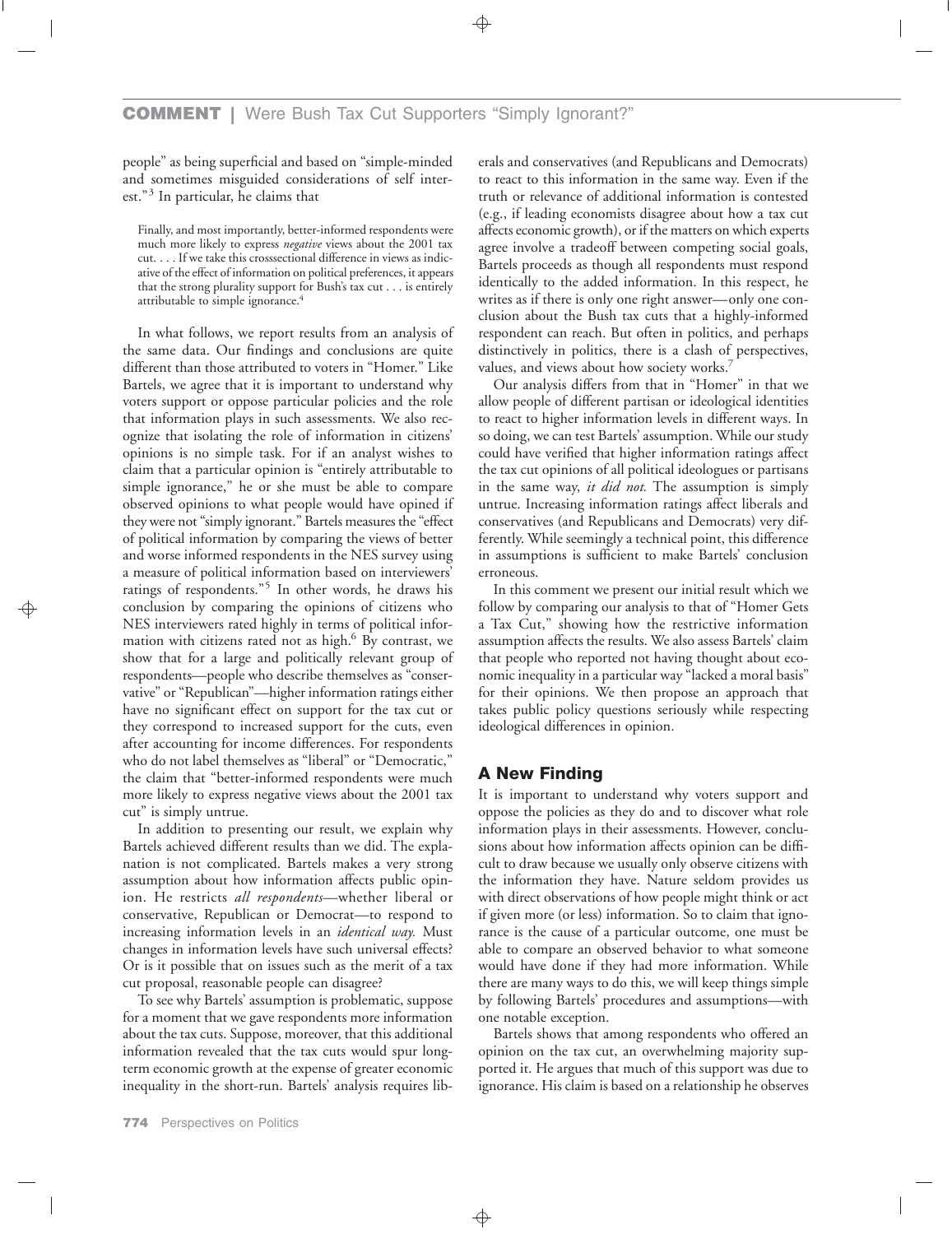#### **Figure 1 Support for the tax cut by NES post-election information rating**



Note: The numbers in parentheses refers to the number of respondents fitting into the stated category.

between support for the tax cut and the NES information rating taken at the end of the interview. The survey interviewer is asked to rate the interviewer's political information. They can choose one of five responses: very high, fairly high, average, fairly low, and very low.<sup>8</sup> Figures 1 and 2 show how these information ratings correspond to support for the tax cut.<sup>9</sup>

Figure 1 shows this correspondence for the sample as a whole. It shows that as people reach higher information levels, they are less likely to support the tax cut. However, the effect of information is quite small for the sample considered as a whole, which cuts against the claim that "better-informed respondents were much more likely to express *negative* views about the 2001 tax cut."<sup>10</sup>

Figure 2, while depicting a more substantial relationship between information and opinion, exposes an important qualification to Bartels' claim. The bars on the right-hand side of figure 2 depict this relationship for respondents who label themselves "conservative" when asked about their ideology (top) or "Republican" when

## **Figure 2 Differences in support for the tax cut by NES post-election information rating**



Note: The numbers in parentheses refers to the number of respondents fitting into the stated category.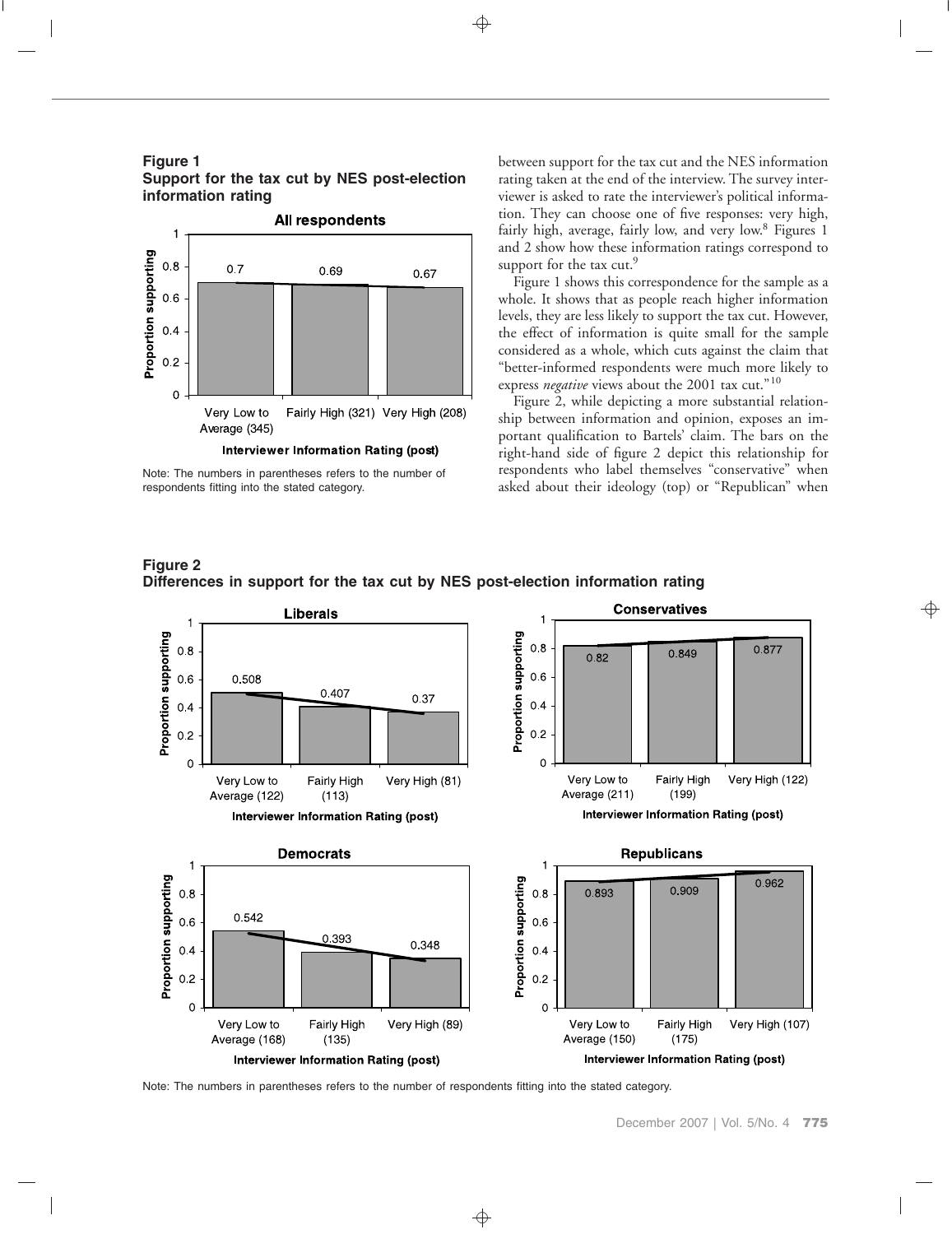|                                                 |                   |                    | Dependent Variable: Support for/Opposition to the Tax Cut |                    |                |                    |
|-------------------------------------------------|-------------------|--------------------|-----------------------------------------------------------|--------------------|----------------|--------------------|
|                                                 |                   | Replication<br>W/O |                                                           |                    |                |                    |
|                                                 | "Homer"           | imputation         | Republicans                                               | Democrats          | Conservatives  | Liberals           |
| Political Information (0 to 1)                  | $-.907$<br>(.353) | $-.721$<br>(.329)  | .102<br>(.461)                                            | $-1.567$<br>(.492) | .390<br>(.360) | $-2.228$<br>(.850) |
| Republican Party<br>identification $(-1)$ to 1) | .759<br>(.055)    | .769<br>(.055)     |                                                           |                    |                |                    |
| Family Income (in 1000s)                        | .0002<br>(.001)   | $-.0004$<br>(.001) | .000<br>(.001)                                            | .002<br>(.002)     | .001<br>(.001) | .002<br>(.002)     |
| "President Bush" wording                        | $-.080$<br>(.049) | $-.089$<br>(.050)  | $-.032$<br>(.051)                                         | $-.072$<br>(.086)  | .011<br>(.058) | .000<br>(.102)     |
| Constant                                        | .873<br>(.153)    | .911<br>(.211)     | .648<br>(.316)                                            | 1.013<br>(.308)    | .237<br>(.228) | 1.546<br>(.563)    |
| Obs                                             | 896               | 858                | 418                                                       | 387                | 522            | 310                |

| Table 1 |  |                                                                      |  |
|---------|--|----------------------------------------------------------------------|--|
|         |  | A replication and expansion of Bartels' information–Opinion analysis |  |

asked about their partisanship (bottom). We display both groups to demonstrate that our result survives using either categorization and because Bartels alternates between these categories in "Homer." For this large group of citizens, the relationship between information rating and tax cut opinion is just the opposite of what Bartels describes. *As members of these groups achieve higher information scores, their support for the tax cut increases.* Also noteworthy are the extremely high levels at which all members of these groups support the tax cut. For conservatives, 82 percent of respondents whose information rating was "average" or below supported the tax cut. This compares to 88 percent of those who rated "very high." For Republicans, the corresponding statistics are 89 percent for respondents rated "average" or below and 96 percent for those rated "very high." Among these groups, there was a clear consensus in favor of the tax cut—particularly for those who were coded as having the most information.

The left side of figure 2 depicts the relationship for self-identified liberals and Democrats.<sup>11</sup> For these groups, support for the tax cut decreases as the information rating increases. That said, roughly half of these respondents supported the tax cut when their information rating was "average" or below and over a third continued to support the policy when rated "very high." Even amongst the most highly rated liberals and Democrats, there existed diverse opinions about the tax  $cut.<sup>12</sup>$ 

Bartels claims that ignorance explains the overwhelming support for the tax cuts. Figure 2 suggests a different story. For liberals, higher information ratings correspond to more tax cut opposition. For conservatives, the same is not true.13

# Can Reasonable People Disagree?

In this section, we replicate the core finding in the statistical analysis of "Homer Gets a Tax Cut" and show that its ignorance claim is due to an assumption about information that is questionable as a general matter and, in this case, is falsified by the data. While "Homer" includes a range of statistical analyses, its main conclusion derives from the final regression equation included in its table 4 and reprinted without changes here as the first column of table 1.

The purpose of Bartels' analysis is to estimate how different information levels affect a respondent's likelihood of supporting the tax cut. Its dependent variable comes from the question,

"As you may recall, Congress passed [President Bush signed] a big tax cut last year. Did you favor or oppose the tax cut, or is this something you haven't thought about? Do you favor [oppose] the tax cut *strongly* or *not strongly?*

The main explanatory variable is the interviewer rating of the respondent's political information described above. Control variables in the analysis account for party identification, family income, and a question-wording experiment in which half of the respondents were told that "President Bush signed" the tax cut while the other half was told that "Congress passed" it. With the exception of party identification, none of the control variables produce large or statistically significant effects.

In the second column of table 1 we report our replication of Bartels' analysis.<sup>14</sup> While not exact, it retains Bartels' large, negative, and statistically significant coefficient of "political information." This coefficient is  $-.907$  in his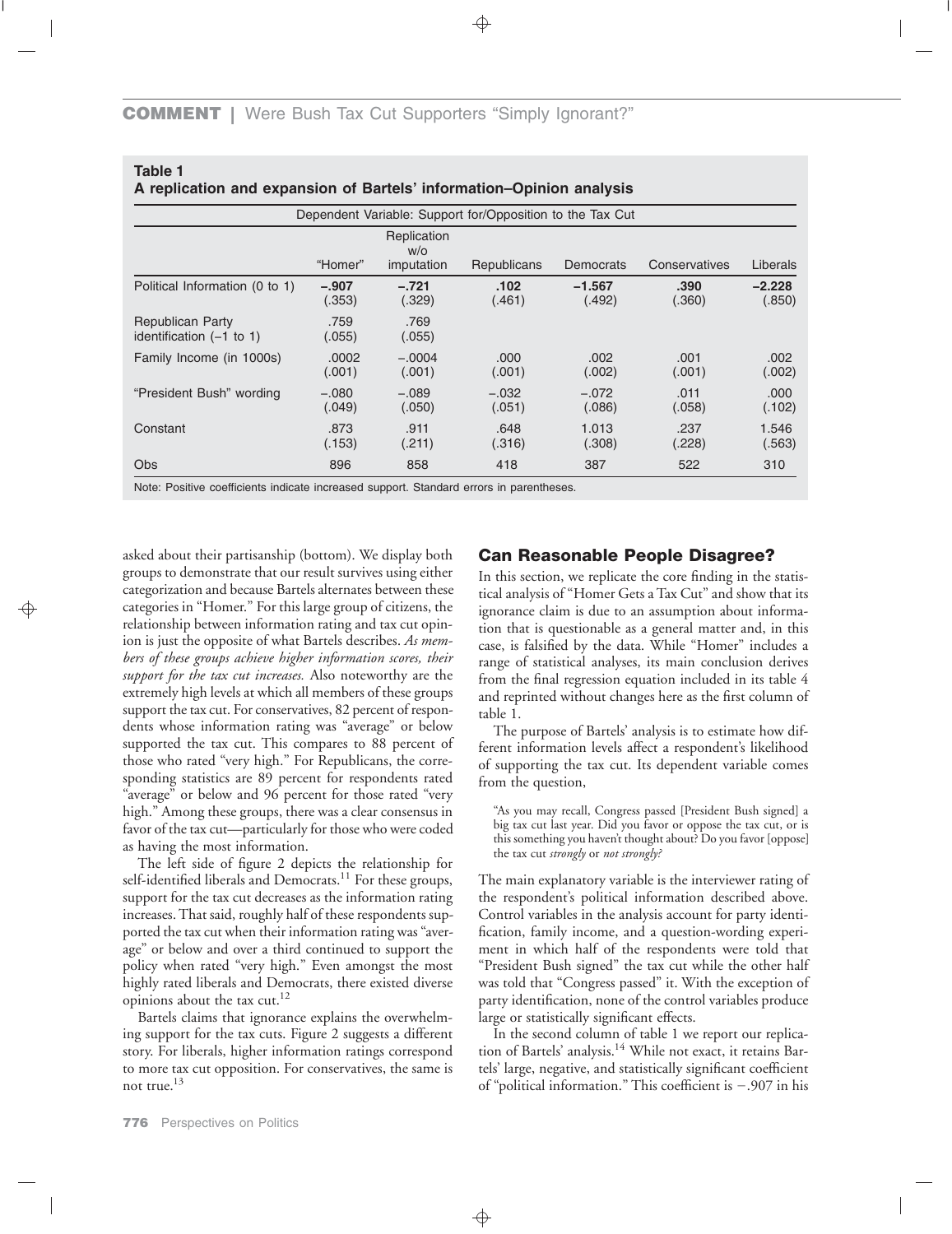original result and  $-.721$  in our replication. This estimate is the basis of the claim that "better-informed respondents were much more likely to express negative views about the 2001 tax cut" and the conclusion, "the strong plurality support for Bush's tax cut . . . is entirely attributable to simple ignorance."

As previewed in the introduction, however, Bartels' regression—both its original version and its replicate restricts all respondent opinions about the tax cut to react to changing information ratings in an identical manner. Applying this same logic more generally, we would have to assume that Bush supporters and Kerry supporters would react to any new information carried in 2004's "Swift Boat" commercials in identical ways or that every American would respond identically to questions about the suitability of a nominee for the Supreme Court after learning that she or he was pro-choice. In many political settings, such an assumption makes no sense as politics often involve tradeoffs between outcomes valued by one group and outcomes consistent with other values. In this case, we will show that Bartels' assumption is falsified by the data.

We present our analyses in the third through sixth columns of table 1. In contrast to Bartels' regression, we do not make any *a priori* assumption about how different partisan and ideological groups should react to different amounts of information. By running separate regressions for liberals and conservatives, and separate regressions for Democrats and Republicans, we let the data tell us whether more information affects members of the group in the same or different ways.<sup>15</sup>

Our regressions show differences in how information ratings relate to tax cut support. Were Bartels' assumption about information and public opinion correct, we would see very similar coefficients on the political information variable (i.e., his assumption would receive greatest support if all of the numbers in bold font were close to  $-.907$ or  $-.721$ ). Table 1 shows that this does not happen.

In columns 3 through 6, increasing information ratings makes liberals and Democrats less likely to support the tax cut. However, higher information ratings have no significant effect on conservative or Republican support for the tax cut. Put another way, reasonable people (e.g., highly informed liberals and highly informed conservatives) can disagree—and in this case they did. Only liberals react as Bartels predicts. Other respondents react quite differently.

Fueling Bartels' result was what some scholars call "within group variance" and what others might call "ceiling effects." Put simply, in the present context, liberals vary in ways that other respondents do not. Conservatives or Republicans—it doesn't matter which categorization is used—supported the tax cut at extraordinarily high levels, regardless of their information ratings. Referring back to figure 2 reveals not only the conservative consensus, but also considerable differences among liberals. Bartels' analysis merges these effects into a single statistic. Our analysis reveals that the size and statistical significance of his " $-0.907$ " coefficient is driven largely by the large variance in the relationship between information and opinion among Democrats/liberals. Merging the effects masks the conservative consensus. Had conservatives/Republicans not been in such high agreement about the tax cuts, the "ignorance" conclusion would have been harder to refute. But "the right" was in agreement on this issue.

If we take our result as indicative of the effect of information on political preferences, we can easily reject the hypothesis "the strong plurality support for Bush's tax cut . . . is entirely attributable to simple ignorance." For this conclusion to be true, the effect of political information on tax cut support would have to be large, negative, and statistically significant for all respondents. Table 1 shows that it is not. Instead, support for the tax cuts comes from a conservative consensus (which varies little with information rating or income) and quite a few liberals, including some who earned high information ratings.16 Examined several ways, it appears that much of the support for the tax cut is attributable to something other than ignorance.

## How Other People Should Think

Elsewhere in "Homer," citizens are described as "simpleminded," "unenlightened," "superficial," and "lacking a factual or moral basis" because of the opinions they held. A point of emphasis for Bartels in drawing such conclusions is the fact that many NES respondents, when interviewed late in 2002, reported not having thought about a tax cut that was passed early in 2001. What conclusions can we draw about such citizens?

Since several events of great public relevance have occurred since the passage of the 2001 tax cut, it may be difficult to remember that it was supported not just by citizens, but also by many political elites. Among economists, the set of endorsements ranged from Federal Reserve Chair Alan Greenspan and William Niskanen to Princeton economist Alan Blinder, who served under President Clinton as the Vice Chairman of the Federal Reserve's Board of Governors and as a member of the President's Council of Economic Advisors. Blinder, in fact, argued that the tax cut in the first year was too small.<sup>17</sup> Indeed, the tax cut bill, HR 1836, won by clear majorities in the House and Senate. In the House, all voting Republicans voted *yes* along with five Democrats. In the Senate, all voting Republicans voted *yes* as did seven Democrats (Baucus, Feinstein, Johnson, Kohl, Landrieu, Lincoln, and Nelson). Independent Jim Jeffords, who earlier in the year left the Republican Party to give the Democrats control of the Senate, also voted *yes.* This evidence reinforces our conclusion about support for the tax cut coming from places other than ignorance. As with citizens, there was a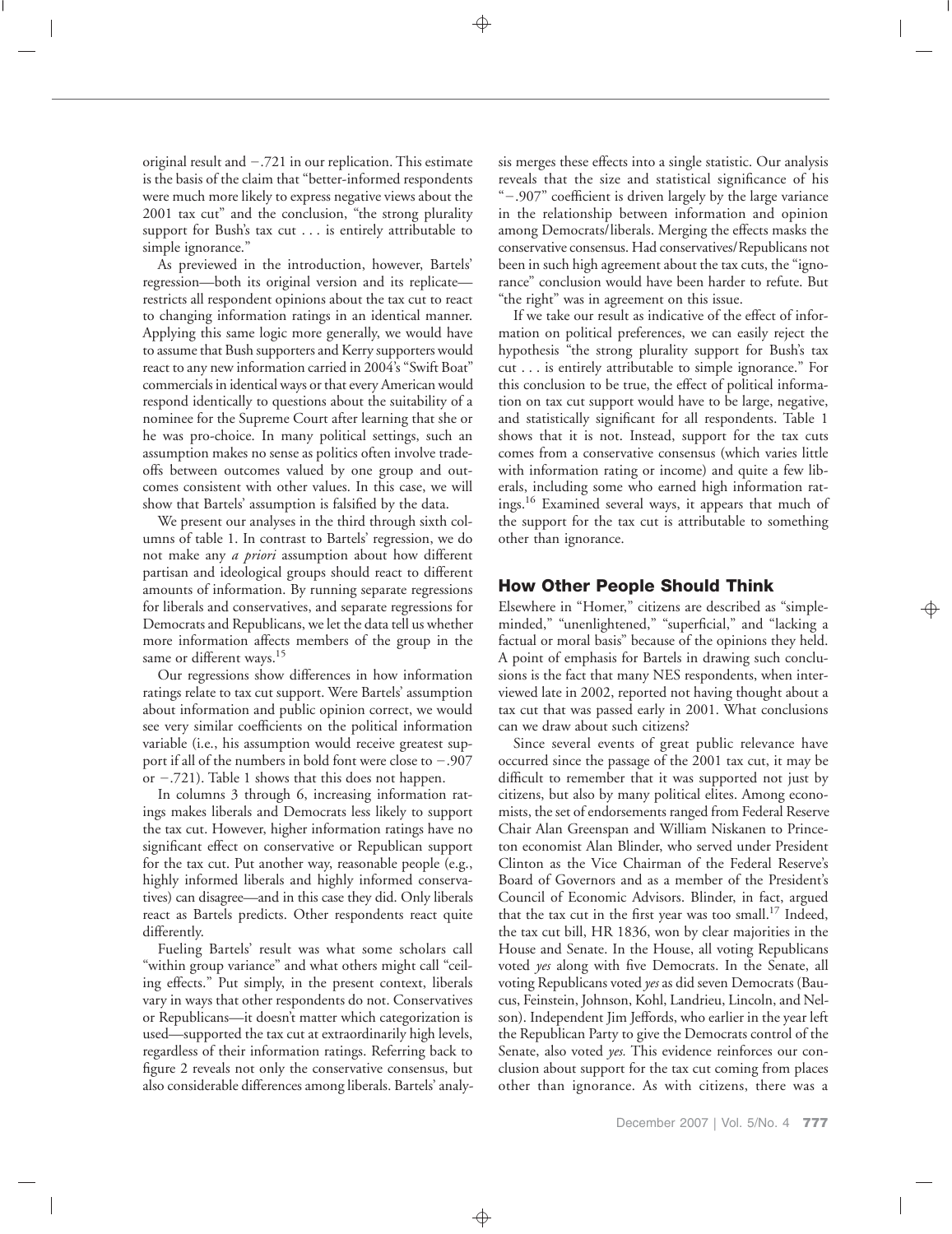#### **Table 2 What 2002 pre-election NES respondents haven't thought about**

|                                | Thought | Haven't<br>thought | $%$ of<br>Non-  |
|--------------------------------|---------|--------------------|-----------------|
|                                | about   | about              | <b>Thinkers</b> |
| One or more of the<br>4 Issues | 1169    | 18                 | 1.52            |
| Tax Cut                        | 992     | 519                | 34.35           |
| Iraq                           | 1012    | 175                | 14.74           |
| Corporate<br><b>Scandals</b>   | 1337    | 171                | 11.34           |
| The 2002<br>Campaigns          | 1178    | 326                | 21.68           |

Note: Sample sizes differ for these questions because the Iraq question was asked only of panel respondents (respondents who had also participated in the 2000 NES) while the other questions were asked of both panel respondents and respondents who were being interviewed for the first time.

consensus in favor of the cuts on the right and variance on the left. Reasonable people disagreed.

It is also important to remember that expert and public discussions of the tax policy focused on more than economic inequality. The cuts were proposed as the economy continued to slow, as the collapse of the tech stock bubble and the dot-com era's "irrational exuberance" were being fully realized, and soon after the federal surplus came in far larger than most analysts expected. In 2001, the tax cut debate was about much more than inequality.

Of course, politics is filled with people who make claims about what others should know. They will assert that certain pieces of information should take precedence in decision-making. For example, pro-life advocates will encourage people to focus on the plight of the unborn child, while pro-choice advocates will encourage audiences to focus on the plight of pregnant women. In other cases, advocates claim that certain issues should be raised above all others in the public mind—claims about which matters others should weigh most heavily when contemplating social issues.

Bartels' descriptions of citizens as "simple-minded," "unenlightened," "superficial," and "lacking a factual or moral basis" for not thinking about a particular policy (the 2001 tax cut) in a particular way are based on strong assumptions about the kinds of tradeoffs that people with different values should make. The "superficial" description, for example, is in reference to individuals who reported not having thought about whether the 2001 tax cut was good or bad. But what aspects of politics should citizens think about? The answer is less clear cut than "Homer" suggests.

While inequality is an important aspect of social life, it is not the only one. To make this point concretely, we went back to the 2002 NES pre-election study from which the tax cut question was drawn. We found three other questions that had a format similar to that question similar in that the question allowed respondents to offer a response about a particular political issue or allowed them to say that they hadn't thought about it (or were not at all interested). The questions meeting this criterion covered a possible war with Iraq, corporate scandals (such as Enron), and interest in the 2002 campaign.<sup>18</sup> We approached these survey items with a simple question in mind—how many respondents who reported not thinking about the tax cuts reported thinking about one or more of these other issues? Table 2 reveals the results.

Only 3 out of every 200 respondents report not thinking about any of the four issues. In other words, using Bartels' measure of whether or not citizens thought about the tax cut issue, over 98 percent reported having thought about one or more of the four issues. This means that *almost all* of the NES respondents who were characterized as simple minded for not thinking about the tax cut reported thinking about other political issues. Clearly, respondents varied in the political topics that interested them. Given that the 2002 NES was conducted so soon after the 9/11 terrorist attacks, six months before the widely anticipated war with Iraq, and over a year after the 2001 tax cuts had been passed, table 2's distribution of attention should not be surprising.

Though these four questions cover only a small fraction of the issues that make people interested in politics, they are sufficient to reinforce the long-standing finding that citizens vary in the political topics that engage them.19 The fact that many do not pay attention to an issue such as tax cuts may say little about their political competence more generally. Who are we to say that someone who thinks about matters of life and death such as war or terrorism, or someone who thinks more about unemployment or education or crime or abortion than they do about economic inequality or the tax cut, are "simple minded?"

A similar argument holds for citizens who care about inequality but had not thought about the specific tax proposals described on the 2002 NES. The fate of the poor depends on many factors, some of which are a direct function of federal tax policy and others that are not. With this fact in mind, it is important to realize that most citizens lack the opportunity to act on individual policy proposals. The connection Bartels seeks regarding the 2001 tax cut is not one on which most citizens could act efficaciously.

Citizens do not get to vote from among a long list of possible tax policies. At the federal level, citizens' choices are very limited: they can choose a president, a House member, and a Senator who, to varying degrees, can affect tax cut debates. Given Bartels' evidence, it is impossible to reject the hypothesis that many people eschew investing in information upon which they can never act (i.e., federal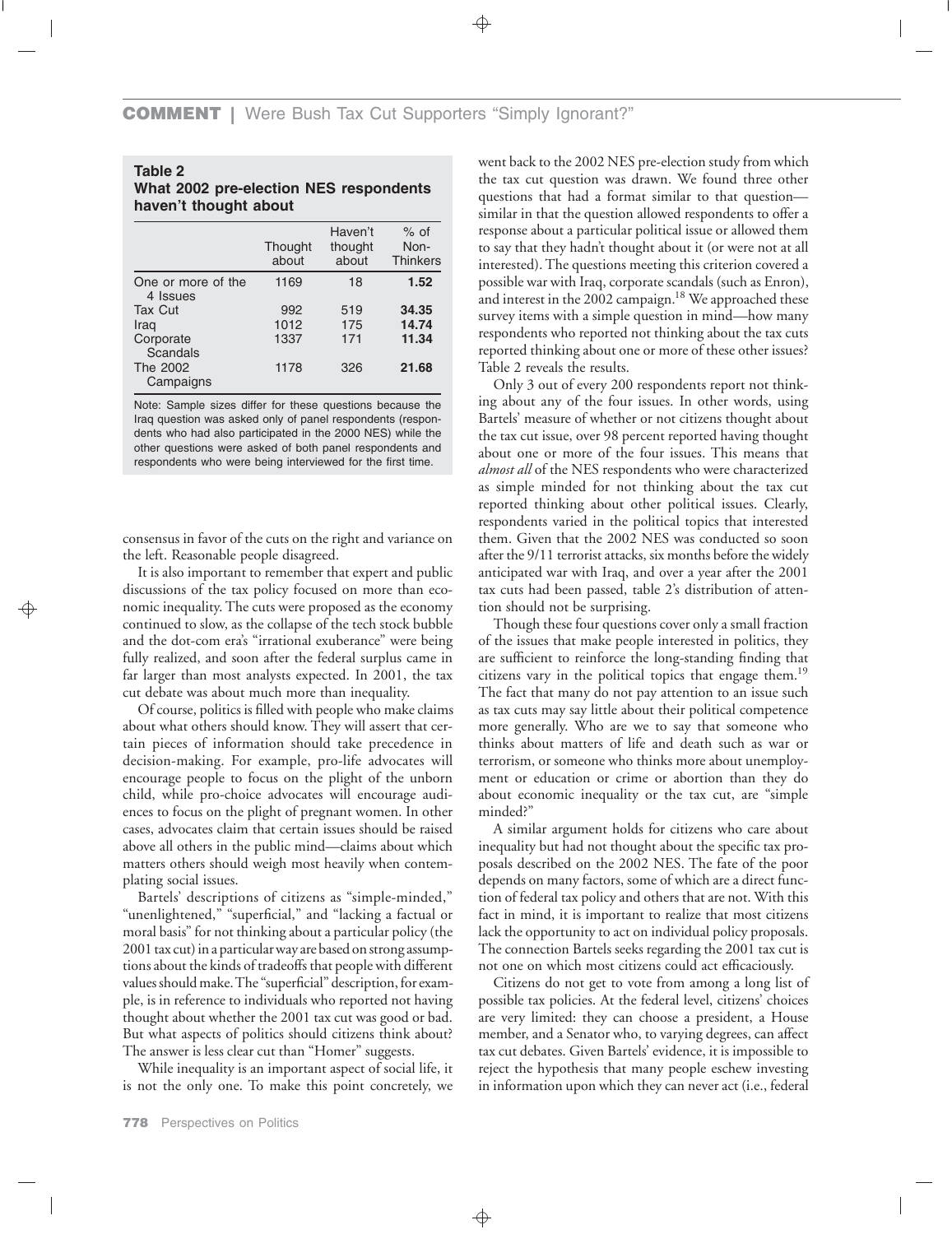tax policy) in favor of information on which they can. The same people who paid little attention to Bush's tax policy may have concluded that other issues were more important or that information about state, local, or neighborhood level civic activities (including, perhaps, local activities that help the poor) were a better investment of their time. That they respond to a survey question about the tax cut by saying that they haven't thought about it may just tell us that they have made a different set of trade-offs; that other social issues or venues are more relevant to them.20

Indeed, at the time of our analysis, available surveys suggest that many people who voted for George W. Bush continued to support his economic agenda. This group includes many very intelligent people who are very knowledgeable about the actions of government, people who knowingly did not benefit from the tax cut, and people who have found his choices to be consistent with their notions of the public good. Of course, some in this group will base their support for Bush on very diffuse stereotypes of the consequences, but this fact will not distinguish them from many people who support Democratic candidates. Voters choose from the candidates they are offered with varying levels of awareness about the impact of a candidate's policy agendas. Some do so because, given how they weigh the large number of issues upon which a presidential vote can be cast, Bush is a far better fit than any Democrat. That Democrats reach a different conclusion is not sufficient evidence to render either group wrong. Difference need not imply ignorance.<sup>21</sup>

Going beyond the issue of partisan differences, it is true that Bartels identifies a group of respondents who supported the tax cut at the same time that they said that economic inequality is a "bad thing." Were they acting ignorantly?While the two opinions appear internally inconsistent, they are far from providing concrete evidence of ignorance. Indeed, we contend that the 2002 NES data is not well equipped to support the "simple ignorance" conclusion because it contains very little information about what people were thinking when they answered the questions at issue. While the study is a tremendous resource for demonstrating the strong patterns of public opinion that we offer above, it provides precious little data about the mental states of the people offering those opinions. To see the difference, suppose that you answer two questions. When asked if you would like to earn more, you say "yes." When asked if you would like to see economic inequality reduced, you also say "yes." Then, you are offered an opportunity to earn more. You take it. Your decision can increase economic inequality. Suppose that it does. In this situation, there are a range of conclusions we might draw about the relationship between your mental state and your actions. First, we might conclude that you are ignorant—that you do not understand that you just chose to earn more and, hence, increase inequality even though you said that you

preferred less inequality. Second, we might conclude that you are not willing to sacrifice *any* pay increase, no matter how immediate or large, in exchange for a decrease in inequality, no matter how remote, uncertain, or small. Given our observation, however, we cannot reject the hypothesis that there are other circumstances in which you would sacrifice higher pay for less inequality. A third possibility is that you were not as committed to the principle as you said you were (because, perhaps, saying to someone else that economic inequality is "bad" is more socially acceptable than saying the opposite). These three cases describe three different descriptions of your mental state. Without more data, we cannot tell which description of you is correct.

So considering what economists and other experts have said about the 2001 tax cuts, perhaps we can agree to characterize it as analogous to the package "tax rebate now *plus* greater short term economic inequality *plus* debatable longer term economic effects." That citizens opted for this particular tax cut over the pre-2001 tax code may, as Bartels implies, tell us that they were too "unenlightened" to see any kind of connection between the policy and the principle *or* it may tell us that they would have preferred other, more equal, tax proposals to the final Bush plan (had such proposals been offered) *or* it may tell us that while they prefer less inequality, this desire is less important to them than supporting a policy that was likely to provide an immediate economic stimulus *or* it may tell us that the respondents weren't so committed to inequality in the first place. While Bartels concludes that "public support for President Bush's tax policies derived in considerable part from 'unenlightened' considerations of selfinterest," the fact of the matter is that the data do not allow us to distinguish the possibilities listed above from one another.<sup>22</sup> Given the 2002 NES data, these mental states are observationally equivalent.

To use a study such as "Homer" to reach the conclusion that voters are "unenlightened," "simple-minded," or "simply ignorant" requires a great deal of speculation speculation for which direct evidence is scant. Instead of characterizing people as misguided, it may be more instructive to conduct scholarship that attempts to better fit our analyses into their rationales—including the likelihood that they approach political problems from varying ideological perspectives and with different values in mind.<sup>23</sup> Such improved inferences are within the capabilities of contemporary social science, but they require a different kind of inquiry into the attributes of American minds.

We suspect that many opponents of the tax cut were pleased to hear that public support for a policy with which they disagreed was due to the public's ignorance. It is heartening to think that the rationale for an outcome we dislike is that the people with whom we disagree are just uninformed. In this case, like many parallel explanations of political outcomes offered on the right as well as the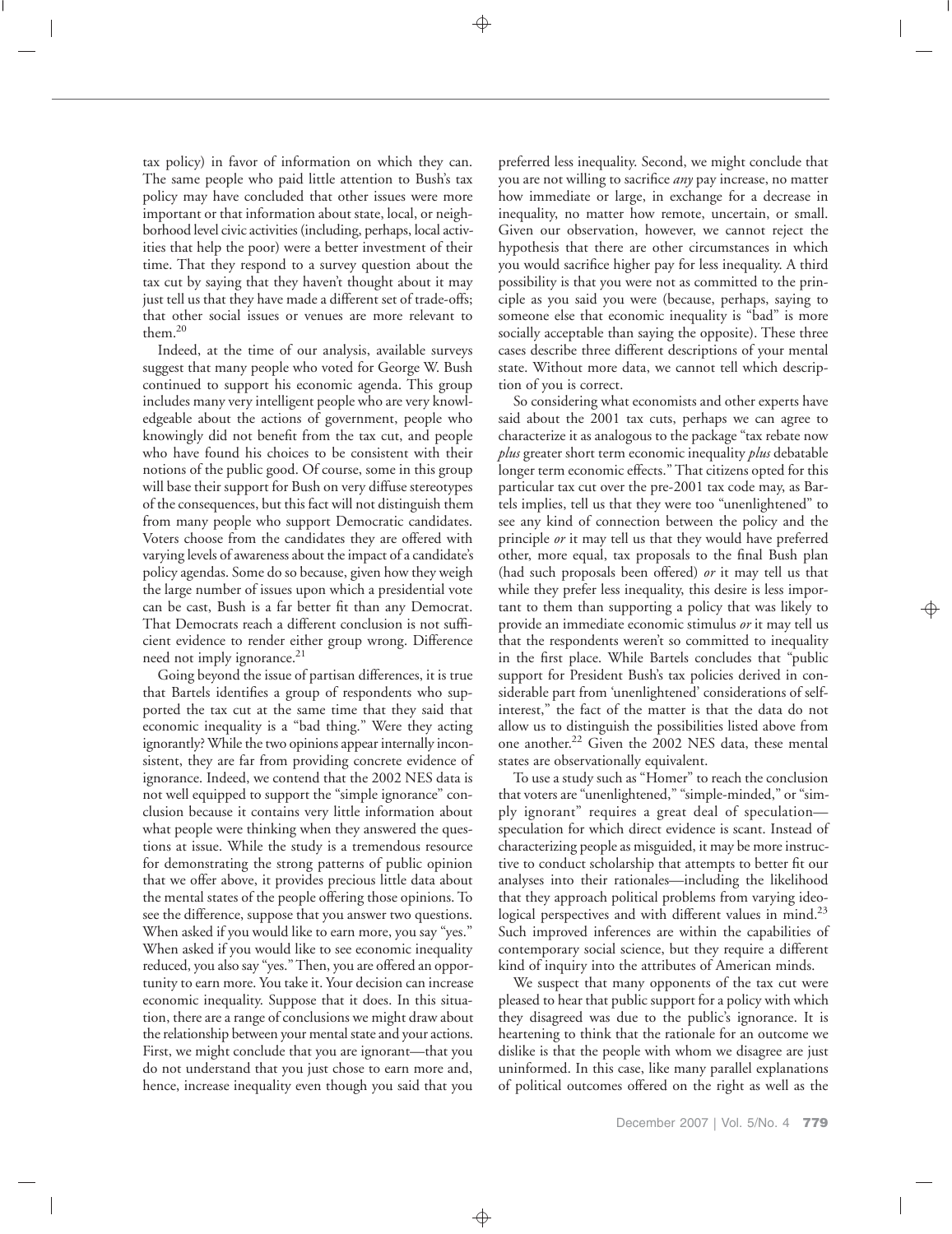left, such stories may be comforting and even entertaining, but it is important to know when they are untrue.<sup>24</sup>

## A Constructive Way Forward

"Homer Gets a Tax Cut: Inequality and Public Policy in the American Mind" offers a critique of the conclusions that many citizens reached about the 2001 tax cut. Our essay offers a critique of the conclusions in "Homer." Critiques, when valid, can be informative. But a better understanding of the American mind and its implications for public policy requires more than critiques. We end by offering a constructive way forward.

This alternative entails rethinking the relationship between the people who study social phenomena and the people who are being studied. Consider, for example, Andreasen's explanation of how skewed interpretations of this relationship inhibit the field of social marketing:

Customers are the problem. . . Here, the customers [or in the case of "Homer," citizens] are "seen as the source of the problem." The customer is seen as deficient in one of two ways.

*Ignorance.* Because the social marketer knows what a good idea it is to practice safe sex or put campfires out carefully, he or she assumes that the reason other people don't do this is that they simply do not know how desirable the marketer's favorite behavior is. Customers who are not complying are just too ignorant of the virtues of the proposed action.

*Lack of Motivation.* Every once in a while, social marketers who are convinced that customer ignorance is the main source of their lack of success are confronted by research data showing that customers are not all as ignorant as the marketers thought. They then turn to their backup explanation: the real problem must be a character flaw.25

In this view (44), "customers are seen as ignorant, weak individuals." The type of assessment permeates "Homer Gets a Tax Cut." While it contends that people disagreed with its point of view because they were simply ignorant, it is hard to reject the hypothesis that many of them were deemed ignorant because they simply disagreed.<sup>26</sup>

We have a different approach. It is consistent with Andreasen's remedy for the problem described above: "the customer is seen as someone with unique perceptions, needs, and wants to which the marketer must adapt."<sup>27</sup> Indeed, citizens have reasons for the opinions they have. We may or may not agree with them. However, we, as social scientists, should resist judging the rationales of others before we understand them.

In this case, it is not clear how well these rationales were understood. In "Homer," there was no concrete demonstration that people supported the tax cuts *because* they misunderstood critical facts. Indeed, no questions in which citizens could give true or false answers to questions about any concrete facts were analyzed. Instead, what was demonstrated is that citizens' responses to several questions about their *opinions* did not fit together in the way that one possible theory of what-should-go-with-what would have suggested. "Homer" blames citizens for the difference. We looked elsewhere and found an alternate explanation.

Members of politically relevant groups often disagree. We can learn a great deal about modern politics by studying why they reach different conclusions.<sup>28</sup> With such knowledge we can match critical social needs (such as those of the poor) with citizens' desires. In so doing, a stronger and more credible foundation for progress in meeting these needs will be forged.

### Notes

- 1 Bartels 2005, Hacker and Pierson 2005.
- 2 Bartels 2005, 20.
- 3 Ibid., 21.
- 4 Ibid., 24.
- 5 Ibid., 23.
- 6 The 2002 NES was run on a smaller budget than those of the presidential election years. It was phone-based and much shorter than other NES surveys. As a result, many common NES questions were not asked in 2002, including well-known "political information" questions. Like Bartels, we use *post*-election interviewer ratings as an instrument for pre-election interviewer ratings in our analysis to minimize the probability that the rating is contaminated by a respondent's answers to the tax cut and inequality questions, which were asked in the preelection survey.
- 7 We thank Paul Sniderman for suggesting this wording to us.
- 8 Since so few respondents were below average, we merged them into the "average" category in figures 1 and 2. In the pre-election interview, fewer than 9 percent of the respondents were rated below average (either "fairly low" or "very low). Just over 10 percent of respondents earned this rating in the postelection interview. Liberals and conservatives were not significantly different in this respect with conservatives receiving slightly higher ratings on average.
- 9 Zaller 1986 offers an explanation and defense of these interviewer ratings. His arguments are part of a continuing argument about the validity of surveybased political information measures (see, e.g., Althaus 2003, Delli Carpini and Keeter 1993, 1996; Iyengar 1986, 1990; Lupia 2005, Mondak 1999, and Mondak and Davis 2001). We use these measures to show that a simple variation in Bartels' analysis yields a very different substantive conclusion. To make the examination efficiently, we use Bartels' analysis as a foundation and develop our own result with a small number of changes from his analysis. Except where noted, therefore, our choice of variables and codings are identical to those of Bartels.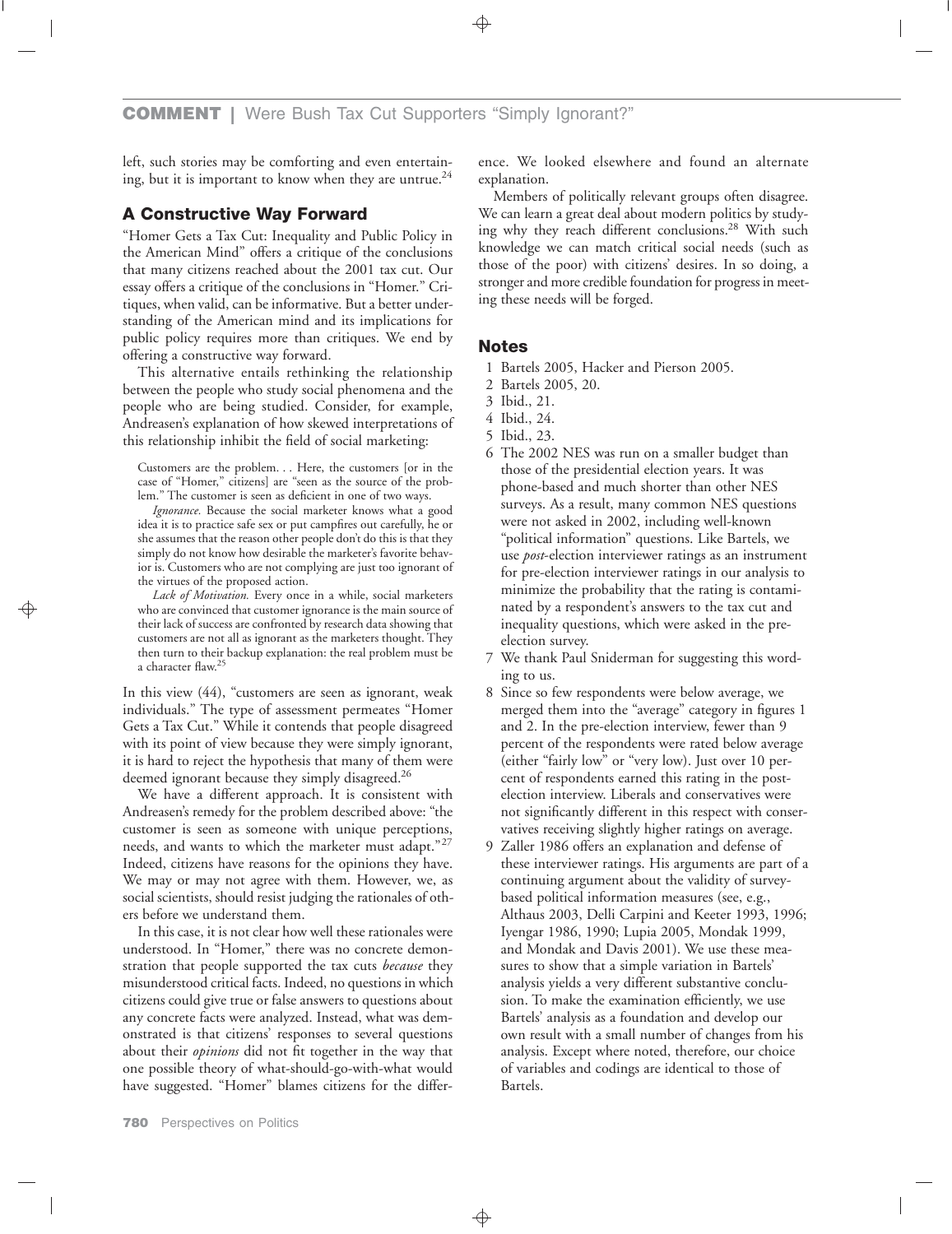10 Bartels 2005, 24.

- 11 Of the 122 liberals placed into figure 2's average or below category, the tax cut was supported by 80 percent of the 5 rated "very low," by 64 percent of the 14 rated "fairly low," and by 48 percent of the 103 rated "average." Of the 211 conservatives placed into figure 2's average or below category, the tax cut was supported by 40 percent of the 5 rated "very low," by 81 percent of the 31 rated "fairly low," and by 83 percent of the 175 rated "average." Of the 168 Democrats placed into figure 2's average or below category, the tax cut was supported by 57 percent of the 7 rated "very low," by 61 percent of the 23 rated "fairly low," and by 53 percent of the 138 rated "average." Of the 150 Republicans placed into figure 2's average or below category, the tax cut was supported by 50 percent of the 2 rated "very low," by 94 precent of the 18 rated "fairly low," and by 89 percent of the 130 rated "average."
- 12 Twenty-six respondents identified themselves as neither liberal nor conservative and answered the tax cut question. Of these respondents, twelve were rated "very low" to "average" and seven (58 percent) of them supported the cut; nine were rated "fairly high" and five of them (55 percent) supported the cut; and five were rated very high with three (60 percent) supporting the cut. Fifty respondents identified themselves as neither Democrat nor Republican and answered the tax cut question. Of these respondents, twenty-seven were rated "very low" to "average" and 63 percent of them supported the cut; eleven were rated "fairly high" and 73 percent of them supported the cut; and twelve were rated very high with (50 percent) supporting the cut. In neither case is the relationship between information and tax cut support equivalent to the one described by Bartels.
- 13 NES interviewers rated almost all respondents as having an average or above average level of political information. This fact presents an additional problem for Bartels' thesis—for if we treat the interviewer assessments as a valid measure of a respondents' political information, then we must conclude that almost all of the support for the tax cut was offered by respondents rated average or above average in their political information. The "simple ignorance" thesis is not consistent with this fact.
- 14 Like Bartels, we coded responses as 1 for those who strongly support the tax cut, .5 for those who support it,  $-.5$  for those who opposed it,  $-1$  for those who strongly opposed it, and as 0 for all others. Political information equals 0 for respondents who receive the lowest information rating from NES interviewers, 1 for those who receive the highest

rating, and interim values of (.75, .5, .25) for those whose ratings are in the middle of the interviewers' 5-point scale. With the exception of running separate regressions for different partisans or ideologues, we use the same instrumental variables equation as Bartels. This includes using the post-election interviewer rating as an instrument for the pre-election rating (the two are correlated at .35). We also use the same NES sample weights in our regressions. For readers who are interested in our variable codings and regression equations, we have available a complete replication file.

- 15 While only Republicans and Democrats are explicitly referred to in the regression in question, elsewhere in "Homer," results are characterized for liberals and conservatives. Since the two means of classifying respondents are not identical, we report results on both groupings in table 1 to demonstrate the robustness of our claim. We also ran regressions for respondents who categorized themselves as Bush supporters and opponents (the variable the Bartels uses as an instrument for Republican Party identification in the replicated regression). In neither of these cases did the political information coefficient achieve statistical significance.
- 16 Moreover, the 2002 NES later asked respondents "How important is this issue to you personally very important, somewhat, or not important at all? Almost 30 percent of respondents replied "very important" and another 57 percent replied "somewhat important." Differences between Republicans and Democrats were neither large nor significant, with Republicans only slightly more likely to say that the issue was somewhat or very important. With respect to the question of whether Republican support for the tax cut was due to ignorance or something else, two statistics are worth noting. First, the more important Republicans rated the tax cut issue, the more likely they were to support it. Second, sixty-five respondents identified themselves as Republican, responded that the tax cut issue was either "very important" or "somewhat important," and received the highest possible information rating. Sixty-two of them (over 95 percent) supported the tax cut.
- 17 http://marketplace.publicradio.org/shows/2001/06/ 07\_mpp.html. Indeed, looking back at the web pages posted on economics and the tax cut reveals many strong claims about what economics had to say about the likely consequences of the tax cut. While many of these pages viewed in isolation suggested a consensus among economists, reading across pages revealed deep and important disagreements. Among the topics about which leading economists disagreed were about the extent to which the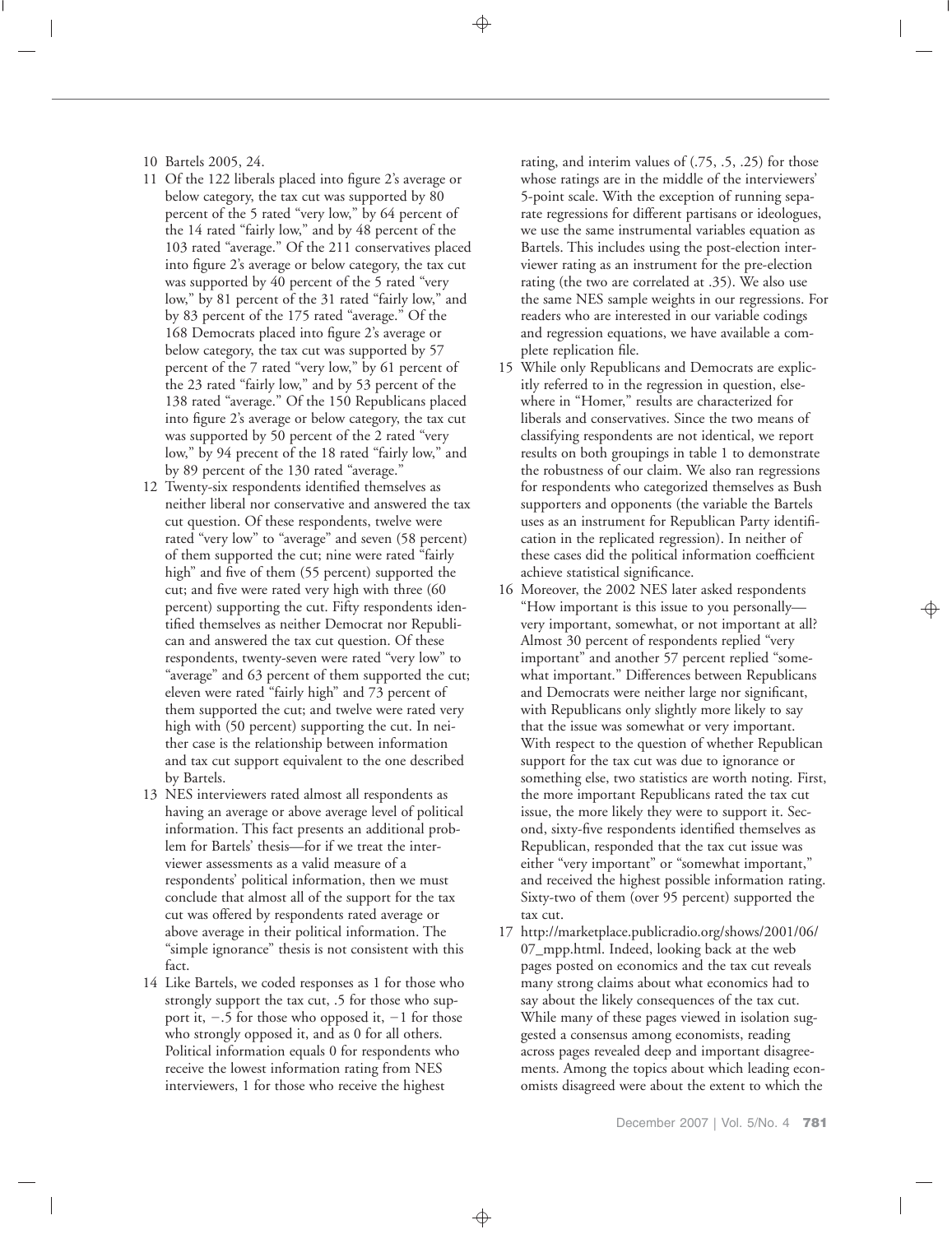# **COMMENT** | Were Bush Tax Cut Supporters "Simply Ignorant?"

tax cuts were of sufficient size to generate a shortterm economic stimulus and whether the nature of their targeting made such a stimulus more or less likely. Others argued that the tax cut's relatively large benefits to the rich would be more effective in boosting longer term growth by increasing the demand for investment rather than consumption, though these arguments were often countered by fears of increasing the deficit. More noteworthy is that advocates on both sides of the tax cut issue could, in the early months of 2001, find leading economists that would support their point of view. While we suspect that this information will tempt some to conclude that the economists on the "other side" of the tax cut issue were just ignorant, it is important to remember that economics is a complicated field of study. There is no universally recognized axiom sufficient to render the Bush tax cut right or wrong. Therefore, notions such as "simple ignorance" are not an accurate or constructive way to characterize the views of those economists with whom one disagrees.

- 18 The questions were as follows. *Iraq*: As you may know, President Bush and his top advisers are discussing the possibility of taking military action against Iraq to remove Saddam Hussein from power. Do you FAVOR or OPPOSE military action against Iraq—or is this something you haven't thought about? *Corporate scandal*: Over the last year, investigations into a number of large corporations such as Enron have found top executives to have exaggerated profits through shady accounting procedures. The executives received huge bonuses, but their companies went bankrupt and workers lost their jobs and retirement savings. How much attention would you say you've paid to those stories—QUITE A LOT, SOME, JUST A LITTLE, or NONE AT ALL? *Political campaigns:* Some people don't pay much attention to political campaigns. How about you? Would you say that you have been VERY MUCH INTERESTED, SOMEWHAT INTER-ESTED or NOT MUCH INTERESTED in the political campaigns so far this year? For this question, we coded people as not thinking about the issue if they said they were "not much interested."
- 19 See, e.g., Iyengar 1986, 1990.
- 20 Bartels notes that in his analysis of a related issue the repeal of the inheritance tax—even highly informed people were split on the issue (Krupnikov et al. (2006) reveal that 88 percent of highly informed Republicans and nearly 60 percent of highly informed Democrats supported estate tax repeal). He argues (2006:25) that many respondents *lacked a moral basis* "for thinking of growing economic inequality as a problem that might be exacerbated by

repealing the inheritance tax." However, it is worth noting that like the tax cut, the inheritance tax had broad support among political elites—a fact that parallels Bartels' own findings about the opinions of the most highly informed respondents in his study. He concludes that "these results . . . highlight real and profound limits of political information as a transforming force when it comes to public opinion about complex policy issues." If we read this claim correctly, it implies that even when people are well informed they still do not meet his preferred standard of decision making.

21 While readers are likely accustomed to arguments of the form that poor or middle class people who support Republicans are necessarily voting contrary to their true self-interest, they may be less accustomed to seeing a parallel argument applied to traditional Democratic voters. We offer an example of such an argument, itself presented as irony, to reinforce the idea that citizens can reach political conclusions for reasons that are not strictly economic.

> The thirty-seven blocks of residential towers that line the western edge of Central Park, from its lower end at Columbus Circle to the age-old social barrier of Ninety-sixth Street, make up a self-contained world whose sprawling apartments, with their high-ceilinged living rooms, formal dining rooms, and unobtrusive maids' quarters, are home to investment bankers, corporate lawyers, and media executives. And yet in a baffling testament to the failure of Americans to grasp their economic self-interest, the residents of CPW (as locals colloquially call their street) overwhelmingly voted for John Kerry and the Democrats. This shouldn't be! . . . Why, then, does Central Park West cling so stubbornly to irrational Democratic Party loyalties? The most plausible explanation is that the prickly voters of CPW feel that their traditional moral values (getting into Yale on merit, reading books other than the Bible, cherishing things from France) are not fully embraced by President Bush . . . CPW is an insular and hidebound neighborhood, brimming with cultural resentments unfathomable to outlanders (Shapiro 2005).

22 Bartels 2005, 25. The "simple ignorance" conclusion on which we focus our reanalysis is the final step in a more extended statistical argument about why people supported the tax cut. Bartels first shows that many people respond to a survey question about growing economic inequality by saying that it is a bad thing. He then contrasts these responses with their support for the tax cut and seeks an explanation. In addition, he contends most people should have opposed the tax cut because it was against their "material self interest" while admitting that the basis of his calculation of such interest is "obviously debatable." He devotes the final statistical analysis to questions of why so many people supported the tax cuts nevertheless. To this end, Bartels analyzed how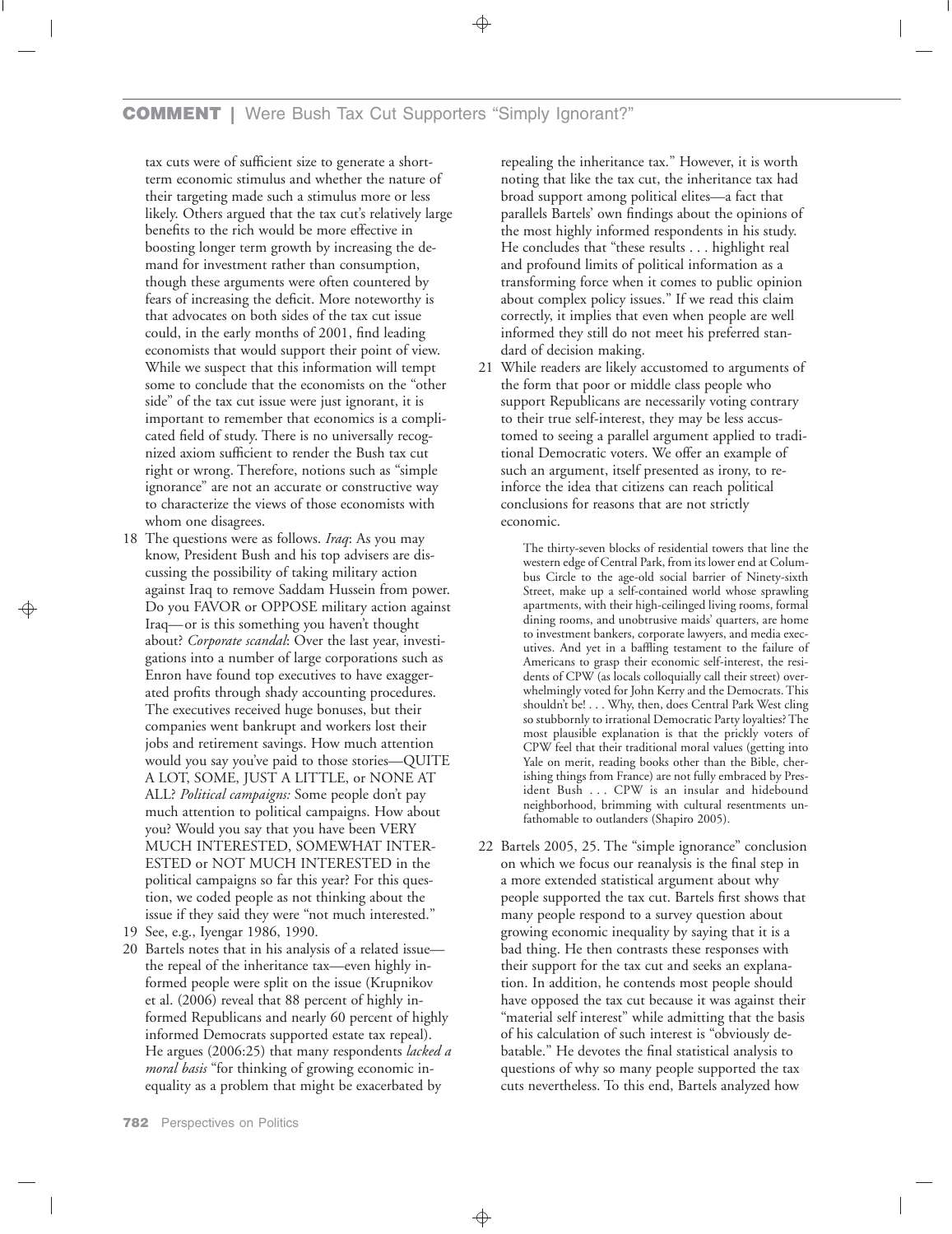respondent opinions of their relative tax burdens related to their feelings about the tax cut. He found that people who perceived their own tax burdens as being too high were particularly likely to support the tax cut:

Respondents' subjective perceptions of their own tax burdens had a consistent and very substantial effect on their views about the 2001 tax cuts . . . [T]his effect of "unenlightened self-interest" is extremely consequential for the aggregate distribution of policy preferences accounting for more than three-fourths of the substantial net support for the 2001 tax cut in the NES sample" (Bartels 2005, 23).

After reaching this conclusion, Bartels (2005:23) asks, "One is left to wonder how these people would resolve the contradictions implied by their simultaneous antipathies toward inequality and taxation—if they recognized those contradictions." This question leads to his final statistical analysis which yields the "simple ignorance" conclusion.

Having focused on the validity of the "ignorance" claim in the text, we offer three comments about Bartels' prior conclusion that his findings demonstrate "unenlightened self interest." Each of the comments parallels an argument that already appears in our text. First, the conclusion is premature. As we have argued above, people can support or oppose a tax policy for many reasons. The fact that middle and low income people voiced support for the policy does not, as Bartels suggests, make them inferior thinkers nor (given continuing debates amongst economists about the impact of changes to the tax code) does it necessarily make them worse off. Second, the conclusion is speculative. The 2002 NES did not ask respondents to give an opinion about how the Bush tax cuts would affect their relative tax burden (or their well being)—it asked about their perceived tax burden as a general matter. While we could speculate as to what such responses might be, the data provide no direct evidence of how people relate the Bush tax cut to their own perceived tax burden. Third, the statistical result is not the same for conservatives and Republicans as it is for liberals and Democrats. We come to this conclusion by rerunning the regression described in the long quote above. Our re-analysis follows the same rules as in table 1: replicate Bartels's procedures as closely as possible and then run different regressions by party or ideology. The regressions contain the same dependent variable as in table 1 and the same control variables accounting for party identification, family income, and the question wording experiment. Unlike table 1, political information is not included, but several other independent variables appear. Bartels adds a conservative ideology measure along

with responses to three questions about tax burdens. These questions ask about the respondent's own tax burden, the tax burden of "the rich," and the tax burden of "the poor" respectively. The lowest values  $(-1)$  of these variables indicate that the named entity pays "less than they should" while the highest values  $(+1)$  indicate that, in the respondent's opinion, the named entity pays more than it should. Roughly half of ANES respondents (including 41 percent of Democrats and 54 percent of Republicans) believed that they pay more than they should. Bartels' regression (column 4 of his table 3) again restricts all respondents to react to changing perceptions of their own tax burdens in an identical manner. The coefficient on "own tax burden" is .575 and statistically significant (s.e.  $=$  .112). In our analysis, the same coefficient for regressions on Democrats and liberals are .892 (s.e.  $=$  .205) and 1.128 (s.e.  $=$ .313). When liberals and Democrats come to feel that they pay too much, they are significantly less likely to support the tax cut. The effect is much smaller, and not significant, for conservatives and Republicans. For Republicans the coefficient is .479  $(s.e. = .364)$  and for conservatives it is .168 (s.e.  $=$ .199). So even if we put our first two objections to the side, Bartels' claim about the relationship between unenlightened self interest, perceived tax burden, and support for the tax cut would apply primarily to liberals and Democrats to the extent that it applies at all. A full description of this work is available upon request.

- 23 Finally, Bartels (2005, 23 emphasis added) concludes from his analysis of tax burdens and enlightened self-interest "that liberals and Democrats were much less susceptible than conservatives and Republicans were to the *simple allure of lower taxes.*" This conclusion that such people supported the tax cut because of the "simple allure" is speculative, at best. Because nearly all Republicans and conservatives supported the tax cut and the fact that the 2002 NES does not include any questions about why people felt as they did about the tax cut, there is not sufficient variance in the dependent variable nor sufficient information in the available independent variables for Bartels (or us) to identify a single cause for why Republicans and conservatives supported the 2001 tax cut.
- 24 Krupnikov et al. (2006), employ our reasoning and other methods to demonstrate the limited power of parallel arguments about the role of public ignorance in explaining for repeal of the estate tax. In one analysis, the same ANES data referenced in this article yields the finding that higher information levels correspond to a significant increase in support for estate tax repeal amongst Republicans.